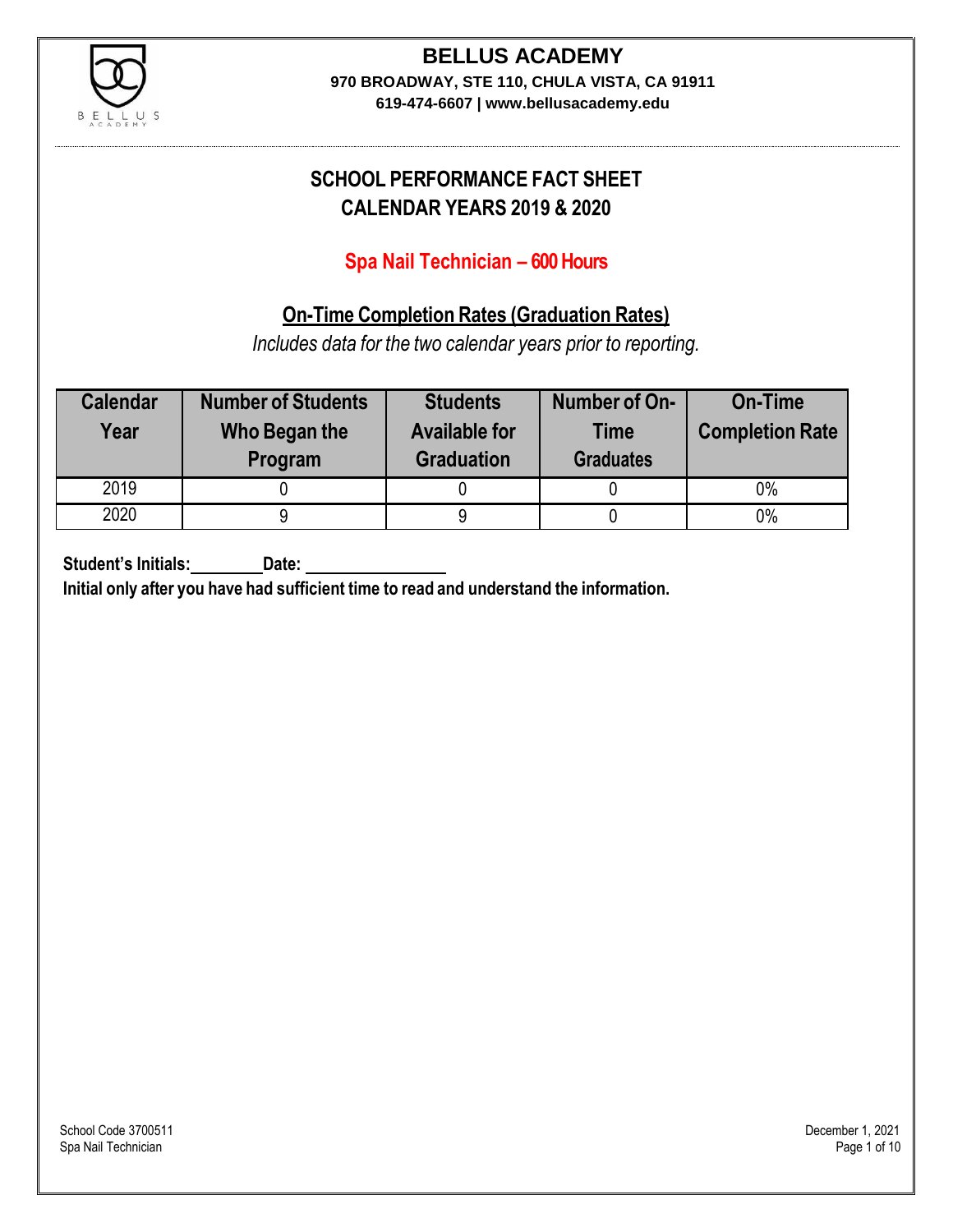

### **Job Placement Rates** *(includes data for the two calendar years prior to reporting)*

| <b>Calendar</b> | <b>Number of</b>                                  | <b>Number of</b> | <b>Graduates</b>                          | <b>Graduates</b>                | <b>Placement Rate %</b>                |
|-----------------|---------------------------------------------------|------------------|-------------------------------------------|---------------------------------|----------------------------------------|
| Year            | <b>Students</b><br>Who<br><b>Began</b><br>Program | <b>Graduates</b> | <b>Available for</b><br><b>Employment</b> | Employed in the<br><b>Field</b> | <b>Employed in the</b><br><b>Field</b> |
| 2019            |                                                   |                  |                                           |                                 | 0%                                     |
| 2020            | 9                                                 | 6                | 6                                         |                                 | 0%                                     |

You may obtain from the institution a list of the employment positions determined to be in the field for which a student received education and training by contacting the Admissions Representative at this institution.

### **Gainfully Employed Categories** *(includes data for the two calendar years prior to reporting)*

| <b>Calendar Year</b> | <b>Graduate Employed</b><br>in the Field<br>20-29 Hours Per<br><b>Week</b> | <b>Graduates Employed in the</b><br>Field at Least 30 Hours Per<br><b>Week</b> | <b>Total Graduates</b><br><b>Employed in the</b><br><b>Field</b> |
|----------------------|----------------------------------------------------------------------------|--------------------------------------------------------------------------------|------------------------------------------------------------------|
| 2019                 |                                                                            |                                                                                |                                                                  |
| 2020                 |                                                                            |                                                                                |                                                                  |

## **Part-Time vs. Full-Time Employment**

### **Single Position vs. Concurrent Aggregated Position**

| <b>Calendar Year</b> | <b>Graduates</b><br><b>Employed in the</b><br><b>Field in a Single</b><br><b>Position</b> | <b>Graduates Employed in the</b><br><b>Field in Concurrent</b><br><b>Aggregated Positions</b> | <b>Total Graduates</b><br><b>Employed in the</b><br><b>Field</b> |
|----------------------|-------------------------------------------------------------------------------------------|-----------------------------------------------------------------------------------------------|------------------------------------------------------------------|
| 2019                 |                                                                                           |                                                                                               |                                                                  |
| 2020                 |                                                                                           |                                                                                               |                                                                  |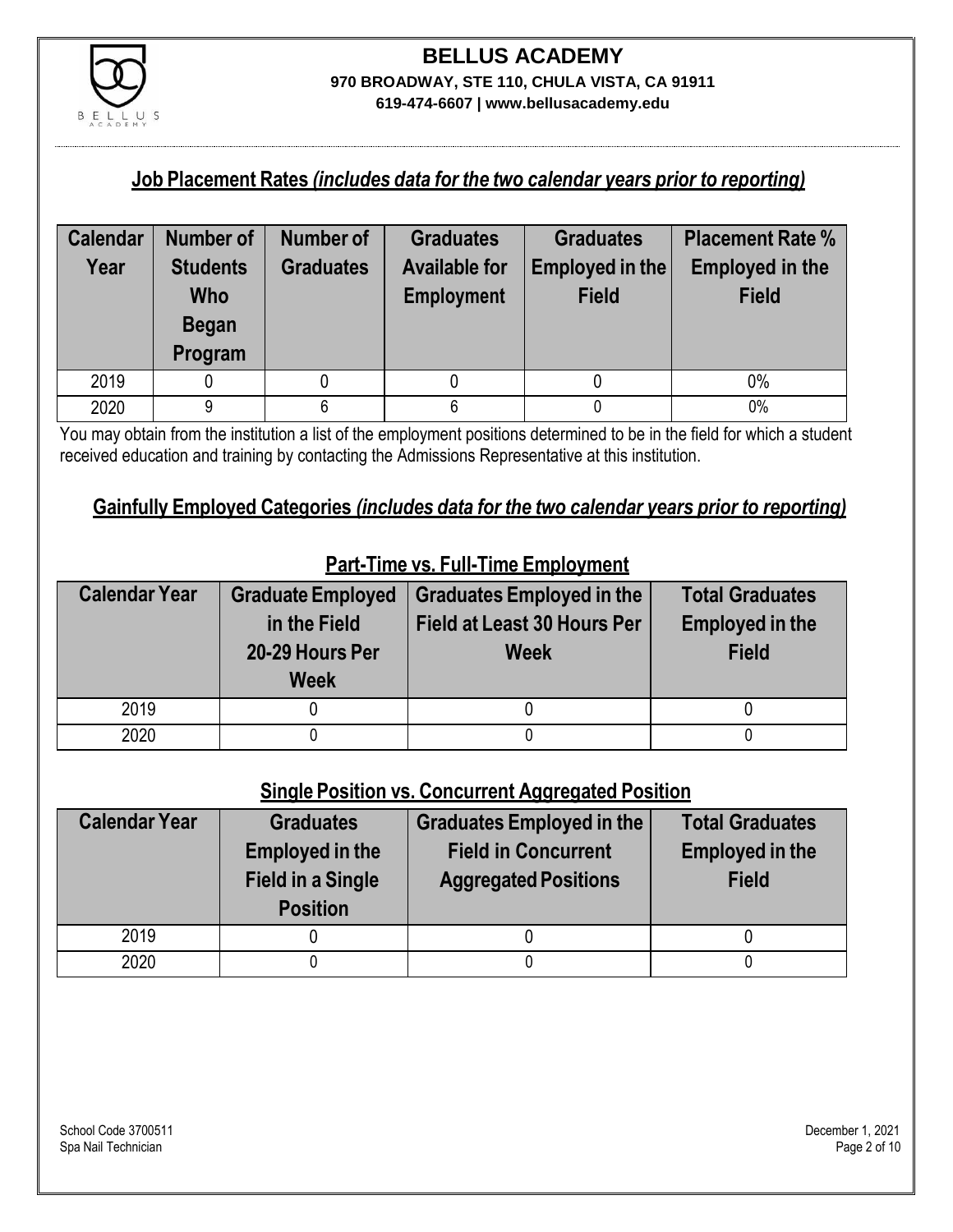

# **BELLUS ACADEMY 970 BROADWAY, STE 110, CHULA VISTA, CA 91911**

**619-474-6607 | www.bellusacademy.edu**

### **Self-Employed / Freelance Positions**

| <b>Calendar Year</b> | <b>Graduates Employed who are Self-</b> | <b>Total Graduates</b>       |
|----------------------|-----------------------------------------|------------------------------|
|                      | <b>Employed or Working Freelance</b>    | <b>Employed in the Field</b> |
| 2019                 |                                         |                              |
| 2020                 |                                         |                              |

### **InstitutionalEmployment**

| <b>Calendar Year</b> | <b>Graduates Employed in the Field who are</b>  | <b>Total Graduates</b>       |  |
|----------------------|-------------------------------------------------|------------------------------|--|
|                      | <b>Employed by the Institution, an Employer</b> | <b>Employed in the Field</b> |  |
|                      | Owned by the Institution, or an Employer        |                              |  |
|                      | who Shares Ownership with the                   |                              |  |
|                      | Institution.                                    |                              |  |
| 2019                 |                                                 |                              |  |
| 2020                 |                                                 |                              |  |

**Student's Initials:** Date:

**Initial only after you have had sufficient time to read and understand the information.**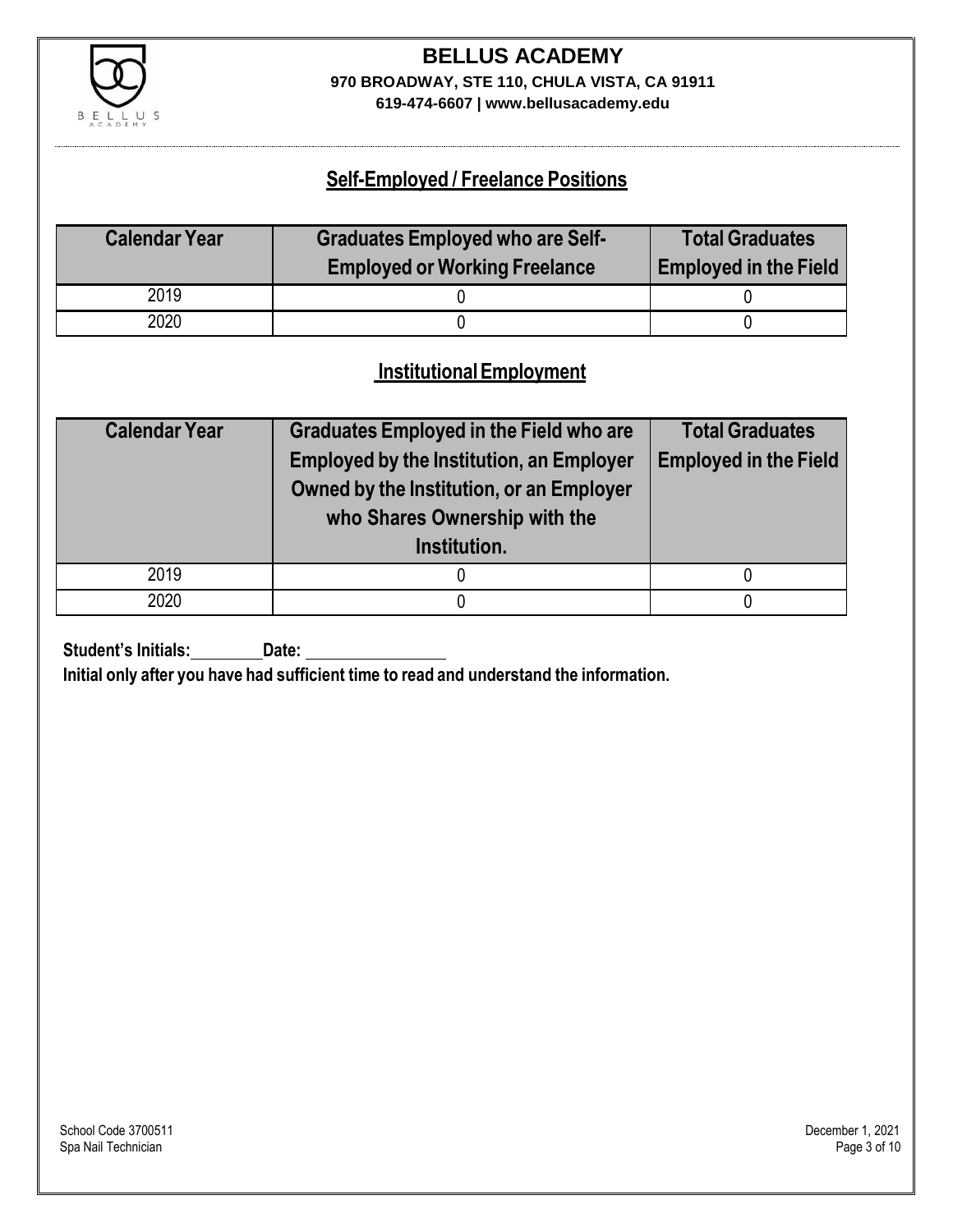

### **License Examination Passage Rates** *(includes data for the two calendar years prior to reporting)*

| <b>Calendar</b><br>Year | Number of<br><b>Graduates in</b><br><b>Calendar Year</b> | Number of<br><b>Graduates</b><br><b>Taking Exam</b> | <b>Who</b><br><b>Number</b><br><b>First</b><br><b>Passed</b><br><b>Available Exam</b><br>Exam | Number Who<br><b>Failed First</b><br><b>Available</b><br>Exam | <b>Passage</b><br><b>Rate</b> |
|-------------------------|----------------------------------------------------------|-----------------------------------------------------|-----------------------------------------------------------------------------------------------|---------------------------------------------------------------|-------------------------------|
| 2019                    |                                                          |                                                     |                                                                                               |                                                               | 0%                            |
| 2020                    |                                                          |                                                     |                                                                                               |                                                               | 0%                            |

Licensure examination passage data is not available from the state agency administering the examination. We are unable to collect data from 0 graduates.

#### **Student's Initials: Date: Initial only after you have had sufficient time to read and understand the information.**

This program may result in freelance or self-employment.

- The work available to graduates of this program is usually for freelance or self-employment.
- This type of work may not be consistent.
- The period of employment can range from one day to weeks to several months.
- Hours worked in a day or week may be more or less than the traditional 8 hour work day or 40 hour work week.
- You can expect to spend unpaid time expanding your networks, advertising, promoting your services, or honing your skills.
- Once graduates begin to work freelance or are self-employed, they will be asked to provide documentation that they are employed as such so that they may be counted as placed for our job placement records.
- Students initialing this disclosure understand that either a majority or all of this school's graduates are employed in this manner and understand what comprises this work style.
- **Student's Initials: Date:**
- **Only initial after you have had sufficient time to read and understand the information.**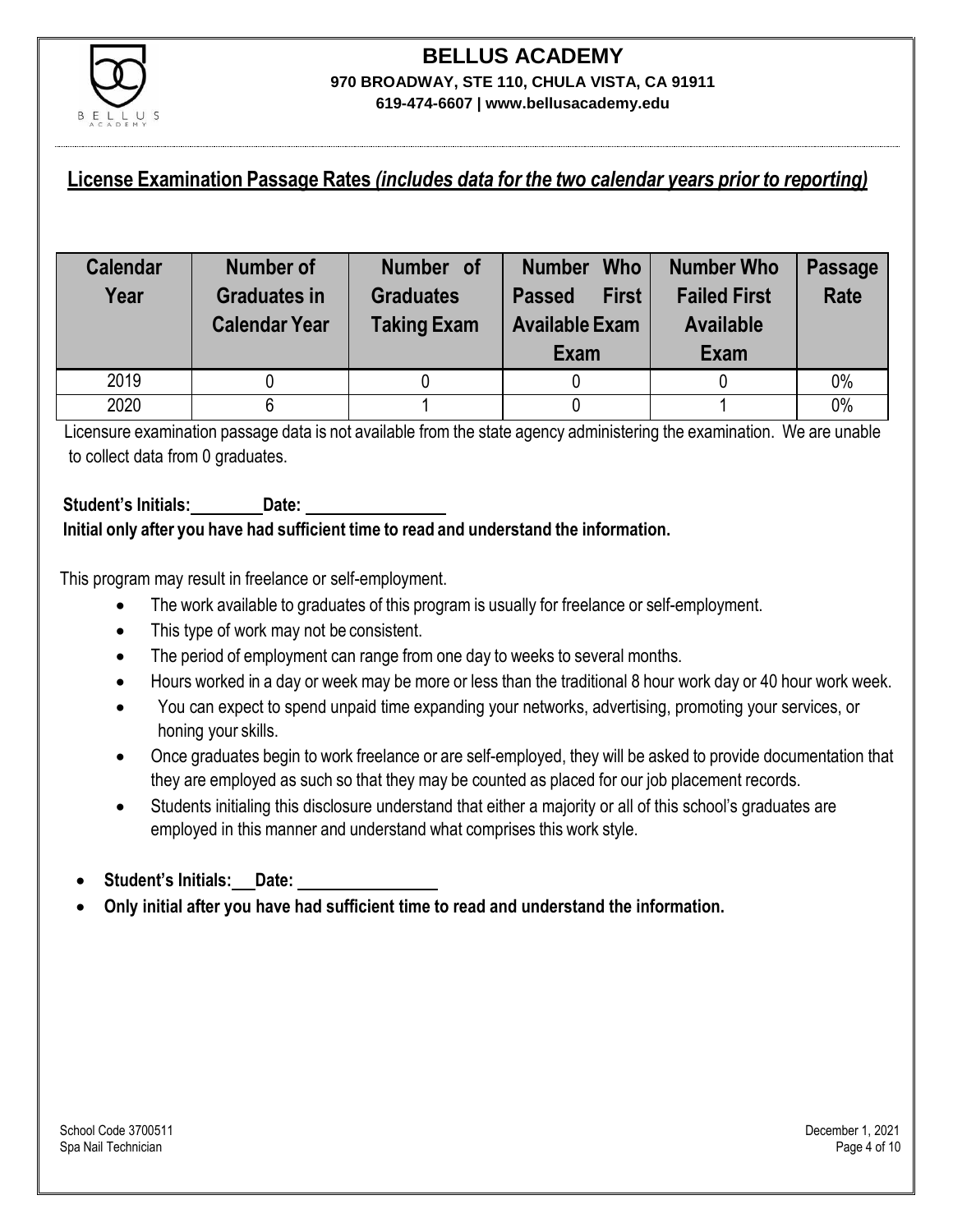

### **Salary and Wage Information** *(includes data for the two calendar years prior to reporting)*

### **Annual salary and wages reported for graduates employed in the field.**

| <b>Calendar</b> | <b>Graduates</b>     | <b>Graduates</b>   |                   |                                                  |                | $ $20,001$ $$35,001$ $ $40,001$ $ $45,001$ No Salary |
|-----------------|----------------------|--------------------|-------------------|--------------------------------------------------|----------------|------------------------------------------------------|
| Year            | <b>Available for</b> | <b>Employed in</b> |                   |                                                  | $\blacksquare$ | <b>Information</b>                                   |
|                 | <b>Employment</b>    | <b>Field</b>       | \$25,000 \$40,000 | $\left  \frac{1}{2}$ \$45,000 $\right $ \$50,000 |                | <b>Reported</b>                                      |
| 2019            |                      |                    |                   |                                                  |                |                                                      |
| 2020            |                      |                    |                   |                                                  |                |                                                      |

A list of sources used to substantiate salary disclosures is available from the school. Wage and salary data was gathered using the following data: Graduate Employment verification. Additional wage and salary information may be found on the Bureau of Labor Statistics O\*Net websites for each discipline at:

Nail Technology

[http://www.careerinfonet.org/occ\\_rep.asp?optstatus=011000000&soccode=395092&id=1&nodeid=2&stfips=06&search](http://www.careerinfonet.org/occ_rep.asp?optstatus=011000000&soccode=395092&id=1&nodeid=2&stfips=06&search=Go)  $=$ Go

**Student's Initials: Date: Initial only after you have had sufficient time to read and understand the information.**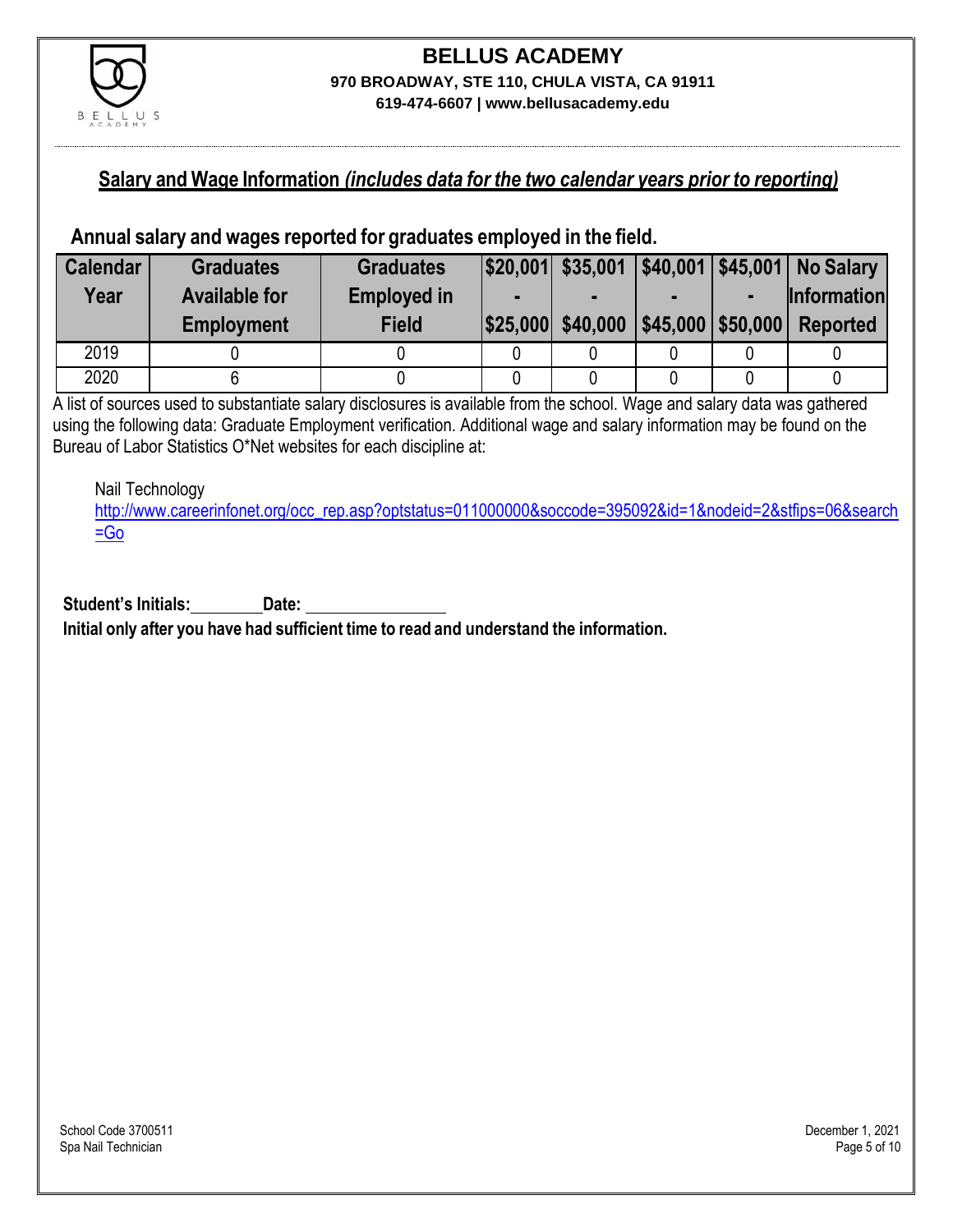

## **Cost of Educational Program**

Total charges for the program for students completing on time in 2019: **\$9,952**. Total charges may be higher for students that do not complete on time.

Total charges for the program for students completing on time in 2020: **\$10,192.** Total charges may be higher for students that do not complete on time.

**Student's Initials: Date: Initial only after you have had sufficient time to read and understand the information.**

## **Federal Student Loan Debt**

| <b>Calendar</b><br>Year(s) | Most recent three<br>year cohort default<br>rate, as reported by<br>the United State<br><b>Department of</b><br>Education. <sup>1</sup> | The percentage of<br>enrolled students<br>receiving federal<br>student loans to<br>pay for this<br>program. | The percentage of<br>graduates who<br>took out federal<br>student loans to<br>pay for this<br>program. | The average amount of<br>federal student loan<br>debt of graduates who<br>took out federal<br>student loans atthis<br>institution. |
|----------------------------|-----------------------------------------------------------------------------------------------------------------------------------------|-------------------------------------------------------------------------------------------------------------|--------------------------------------------------------------------------------------------------------|------------------------------------------------------------------------------------------------------------------------------------|
| 2019                       |                                                                                                                                         | $0\%$                                                                                                       | $0\%$                                                                                                  | \$5.403                                                                                                                            |
| 2020                       | 6.9                                                                                                                                     | 86%                                                                                                         | 100%                                                                                                   | \$4,090                                                                                                                            |

<sup>1</sup>The percentage of students who defaulted on their federal student loans is called the Cohort Default Rate (CDR). It shows the percentage of this school's students who were more than 270 days (9 months) behind on their federal student loans within three years of when the first payment was due. This is the most recent CDR reported by the U.S. Department of Education.

**Student's Initials: Date: Initial only after you have had sufficient time to read and understand the information.**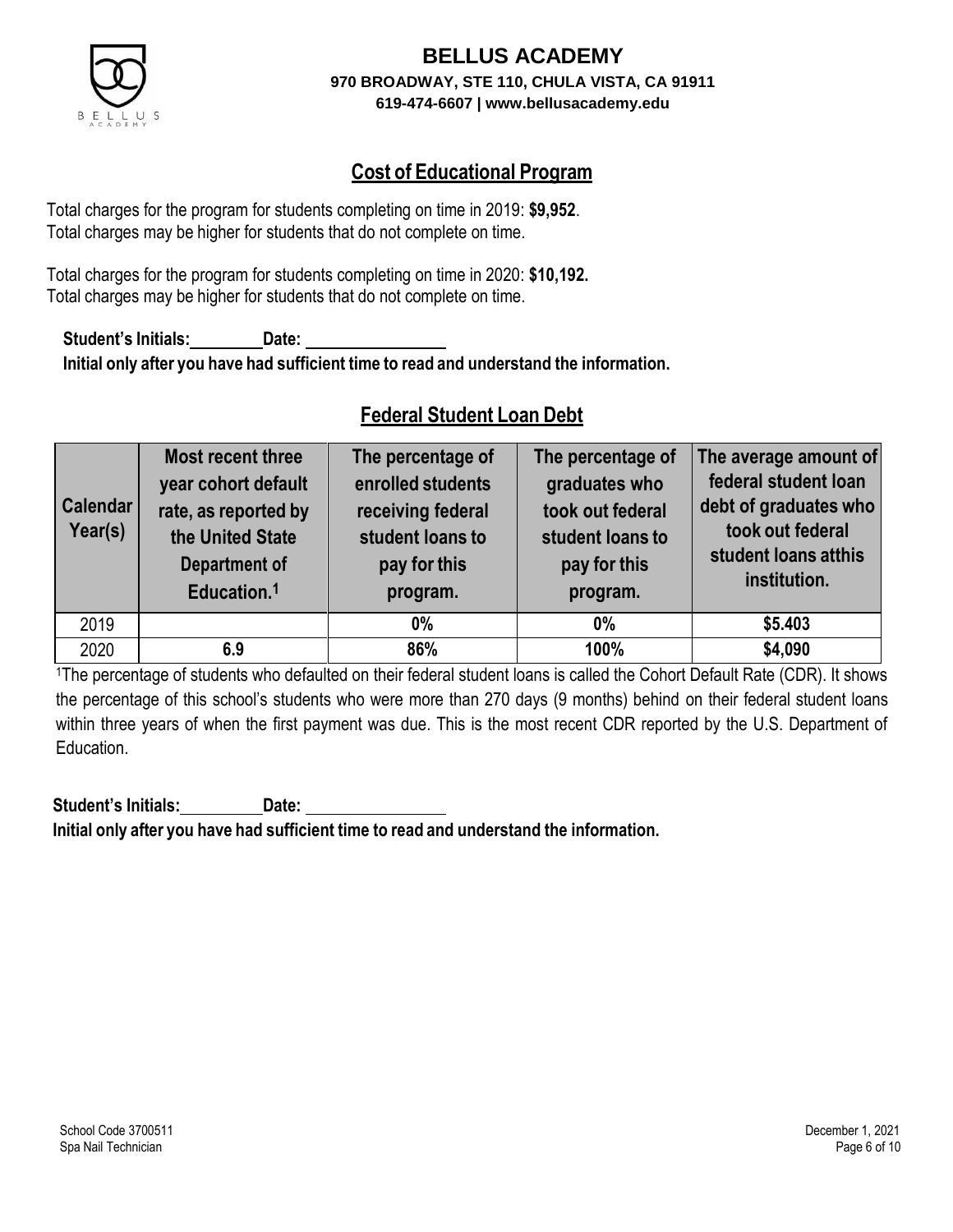

This fact sheet is filed with the Bureau for Private Postsecondary Education. Regardless of any information you may have relating to completion rates, placement rates, starting salaries, or license exam passage rates, this fact sheet contains the information as calculated pursuant to state law.

Any questions a student may have regarding this fact sheet that have not been satisfactorily answered by the institution may be directed to the Bureau for Private Postsecondary Education at 1747 N. Market Blvd, Suite 225, Sacramento, CA 95834, [www.bppe.ca.gov,](http://www.bppe.ca.gov/) toll-free telephone number (888) 370-7589 or by fax (916) 263-1897.

Student Name – Print

Student Signature Date

School Official Date Date Date Date Date Date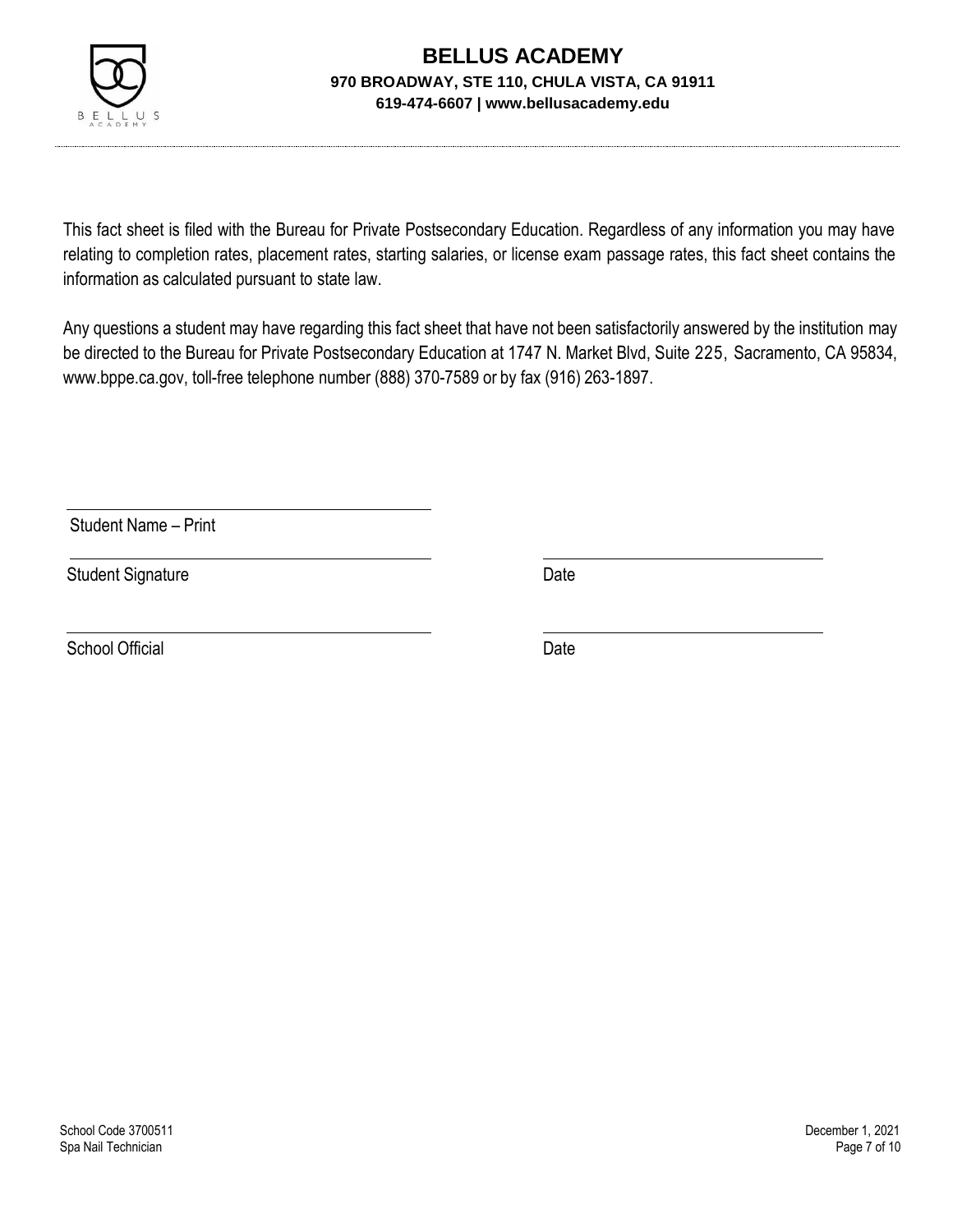

This program was not offered in 2019. Therefore, the number of students who graduate, the number of students who are placed, or the starting salary you can earn after finishing the educational program are unknown at the time. Information regarding general salary and placement statistics may be available from government sources or from the institution but is not equivalent to actual performance data. This program was offered again on 01/21/2020. As of 12/01/2022, two full years of data for this program will be available.

## **Definitions**

- "Number of Students Who Began the Program" means the number of students who began a program who were scheduled to complete the program within 100% of the published program length within the reporting calendar year and excludes all students who cancelled during the cancellation period.
- "Students Available for Graduation" is the number of students who began the program minus the number of students who have died, been incarcerated, or been called to active military duty.
- "Number of On-time Graduates" is the number of students who completed the program within 100% of the published program length within the reporting calendar year.
- "On-time Completion Rate" is the number of on-time graduates divided by the number of students available for graduation.
- "150% Graduates" is the number of students who completed the program within 150% of the program length (includes on-time graduates).
- "150% Completion Rate" is the number of students who completed the program in the reported calendar year within 150% of the published program length, including on-time graduates, divided by the number of students available for graduation.
- "Graduates Available for Employment" means the number of graduates minus the number of graduates unavailable for employment.
- "Graduates Unavailable for Employment" means the graduates who, after graduation, die, become incarcerated, are called to active military duty, are international students that leave the United States or do not have a visa allowing employment in the United States, or are continuing their education in an accredited or bureau-approved postsecondary institution.
- "Graduates Employed in the Field" means graduates who beginning within six months after a student completes the applicable educational program are gainfully employed, whose employment has been reported, and for whom the institution has documented verification of employment. For occupations for which the state requires passing an examination, the six months period begins after the announcement of the examination results for the first examination available after a student completes an applicable educational program.
- "Placement Rate Employed in the Field" is calculated by dividing the number of graduates gainfully employed in the field by the number of graduates available for employment.
- "Number of Graduates Taking Exam" is the number of graduates who took the first available exam in the reported calendar year.

School Code 3700511 December 1, 2021 Spa Nail Technician Page 8 of 10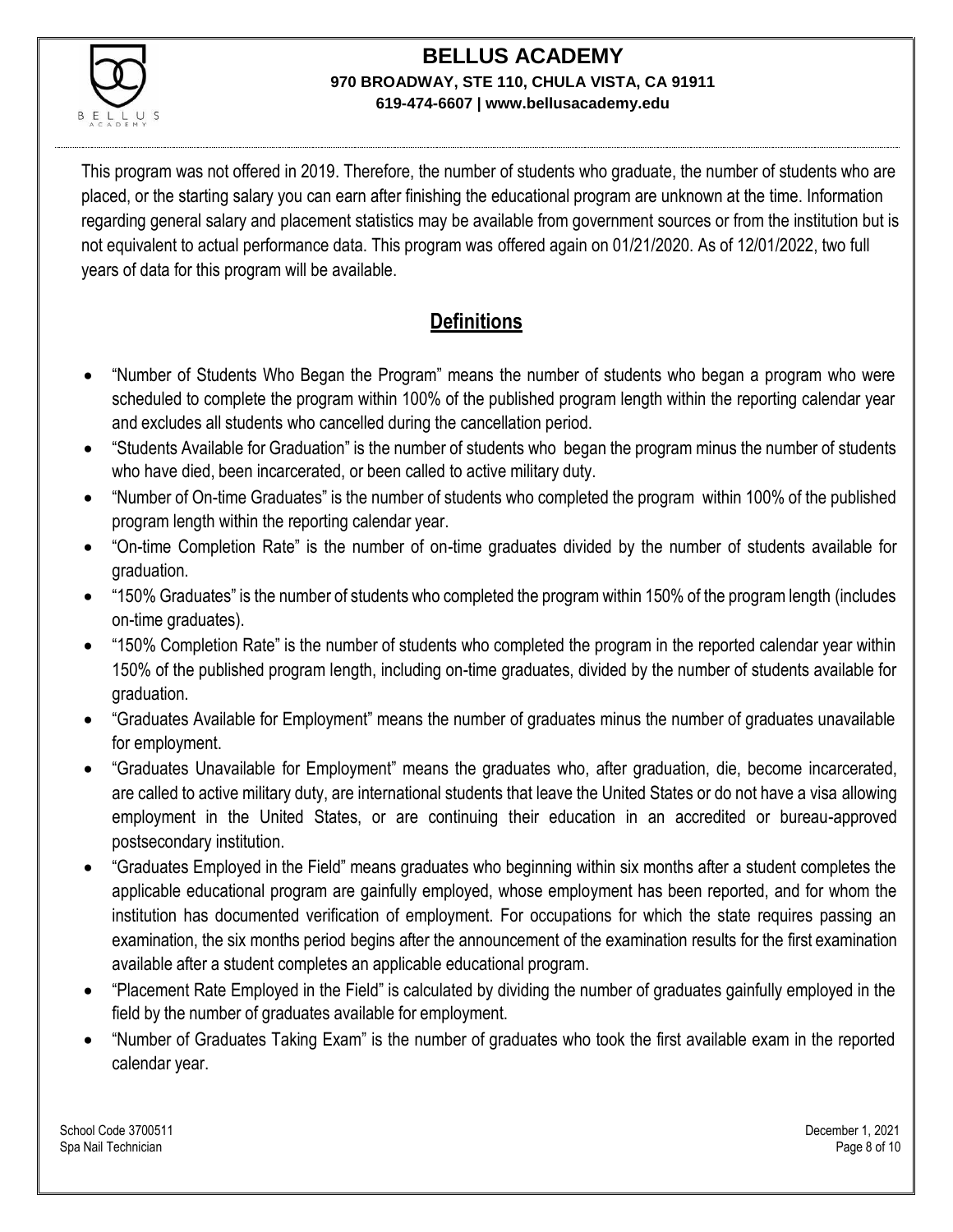

- "First Available Exam Date" is the date for the first available exam after a student completed a program.
- "Passage Rate" is calculated by dividing the number of graduates who passed the exam by the number of graduates who took the reported licensing exam.
- "Number Who Passed First Available Exam" is the number of graduates who took and passed the first available licensing exam after completing the program.
- "Salary" is as reported by graduate or graduate's employer.
- "No Salary Information Reported" is the number of graduates for whom, after making reasonable attempts, the school was not able to obtain salary information.